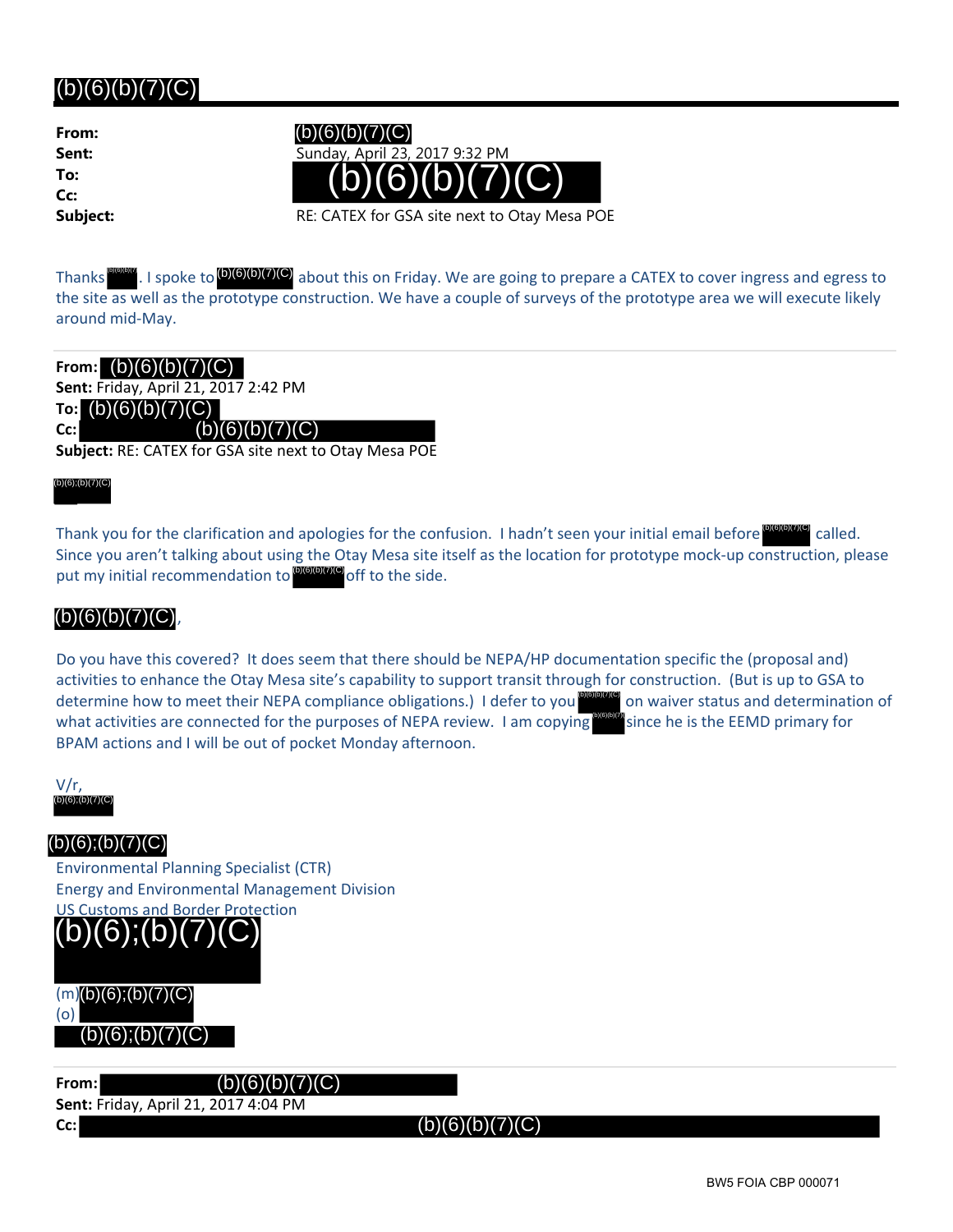### (b)(6)(b)(7)(C)

**Subject:** Re: CATEX for GSA site next to Otay Mesa POE

Any CATEX needs to reference access to border road and not mention prototypes

Sent using OWA for iPhone

### **From:** (b)(6)(b)(7)(C)

**Sent:** Friday, April 21, 2017 4:00:37 PM

**Cc:**

**Subject:** Re: CATEX for GSA site next to Otay Mesa POE

 $(b)(6)(b)(7)(C)$ 

 $\binom{b}{6}(b)(7)(C)$  probably has info regarding the potential waiver. Issue is I need to do some work in prep on this site before prototyoes

Sent using OWA for iPhone

| From: I | (b)(6)(b)(7)(C)                                |  |  |  |  |
|---------|------------------------------------------------|--|--|--|--|
|         | <b>Sent: Friday, April 21, 2017 3:18:45 PM</b> |  |  |  |  |
| To:l    | (b)(6)(b)(7)(C)                                |  |  |  |  |
| Cc:l    |                                                |  |  |  |  |
|         |                                                |  |  |  |  |

**Subject:** [EXTERNAL] RE: CATEX for GSA site next to Otay Mesa POE

## (b)(6)(b)(7)(C) (b)(6);(b)(7)(C)

There is much that can be recycled from the Tent Cities CATEX. I have all the backup material that was mined in preparation for the CATEX. I am sure that  $(0)(6)(0)(7)(C)$  is quite familiar with the site, and may have gone to it when the last survey for burrowing owls was performed.

(b)(6)(b)(7)(C)<sub>,</sub> the EEMD liaison to FOF, and I had a discussion about the NEPA requirements for the fence prototypes. He has suggested that CATEX B9 might be most suitable:

\*B9 Acquisition, installation, operation, or evaluation of physical security devices, or controls to enhance the physical security of existing critical assets and the eventual removal and disposal of that equipment in compliance with applicable requirements to protect the environment. Examples include, but are not limited to:

- (a) Motion detection systems,
- (b) Use of temporary barriers, fences, and jersey walls on or adjacent to existing facilities or on land that has already been disturbed or built upon,
- (c) Impact resistant doors and gates,
- (d) X-ray units,
- (e) Remote video surveillance systems,
- (f) Diver/swimmer detection systems, except sonar,
- (g) Blast/shock impact-resistant systems for land based and waterfront facilities,
- (h) Column and surface wraps, and
- (i) Breakage/shatter-resistant glass.

Coordination with the CA SHPO will be required, but we think they will be able to respond very quickly (<week). The site was surveyed for archaeology in 2009, and nothing was found. We used the "credible threat" clause in the SW Border PA for the tent cities, and are preparing the after action report now.  $\Box(6)(6)(D)(7)(C)$  has a good relationship with the CA SHPO, and has coordinated numerous projects with them, and she is available to lend a hand.

Let us know how we can assist BPAM.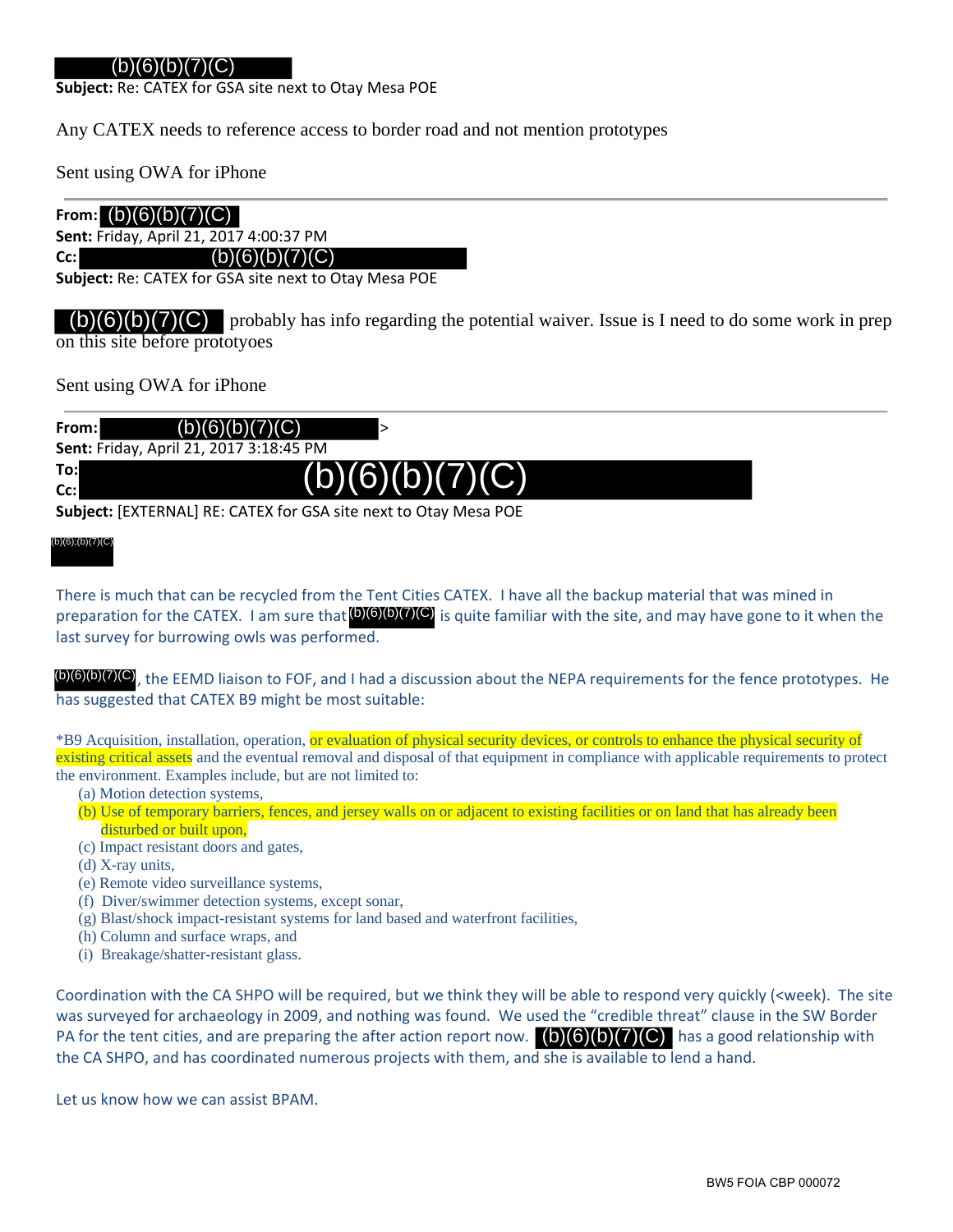# (b)(6);(b)(7)(C)

(contractor)

P R I M C O R P, LLC in support of

Field Operations Facilities Program Management Office





## **Every Day is Earth Day**

Please consider the environment before printing this email.

IMPORTANT NOTICE: This information is the property of the Department of Homeland Security and may contain sensitive data that is confidential or proprietary. you have received this email in error, please notify the originator immediately. Your assistance is appreciated

| From: | (b)(6)(b)(7)(C)                      |                 |  |
|-------|--------------------------------------|-----------------|--|
|       | Sent: Friday, April 21, 2017 1:41 PM |                 |  |
| To:   | (b)(6)(b)(7)(C)                      |                 |  |
| Cc:   |                                      | (b)(6)(b)(7)(C) |  |
|       |                                      |                 |  |

**Subject:** CATEX for GSA site next to Otay Mesa POE

#### : (b)(6)(b)(7)(C)

I tried calling but went to VM. **EXECT THE ADD** had copied me on a portion of the CATEX for the Otay Mesa Port Tent City. I believe this could satisfy the need for GSA regarding BPAM using the property for access to the Wall Prototype site. Can you take a look at it and let me know? What we want to do is basically some minor smoothing, compacting and bring in some material to support vehicle traffic through here during the construction period.

thanks





*Complex Problems. Practical Solutions. www.lmi.org*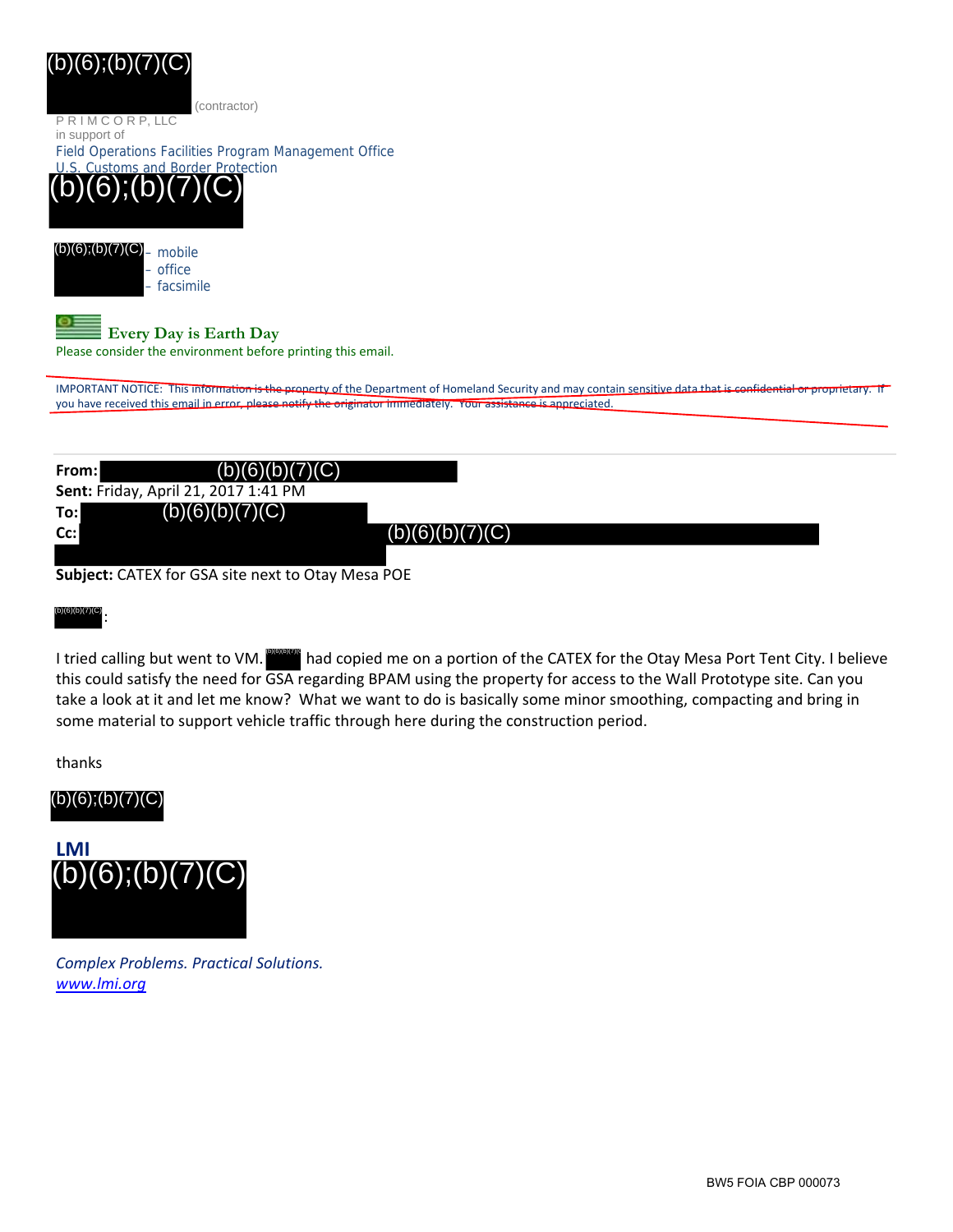# $(b)(6)(b)(7)(C)$

**From: To: Cc:**

**Sent:** Friday, April 21, 2017 1:52 PM (b)(6)(b)(7)(C) (b)(6)(b)(7)(C)

**Subject:** FW: CATEX for GSA site next to Otay Mesa POE

(b)(6)(b)(7)(C)

I have copied all of the relevant files for the Otay Mesa site to the following directory:

#### (b) (7)(E)

Please let me know if you do not have access to this folder.



**Subject:** RE: CATEX for GSA site next to Otay Mesa POE

#### (b)(6)(b)(7)(C) (b)(6);(b)(7)(C)

There is much that can be recycled from the Tent Cities CATEX. I have all the backup material that was mined in preparation for the CATEX. I am sure that (b)(6)(b)(7)(C) is quite familiar with the site, and may have gone to it when the last survey for burrowing owls was performed.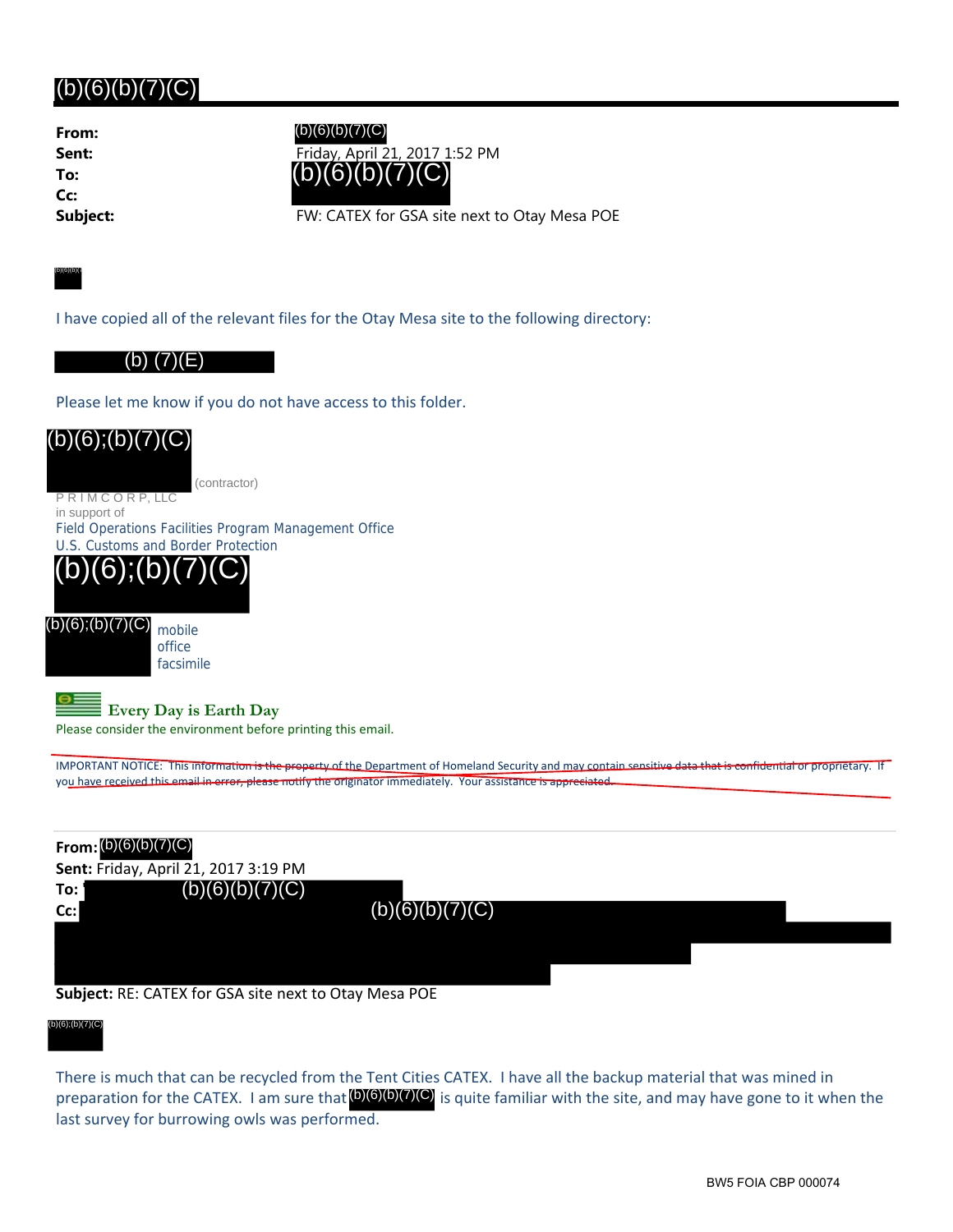, the EEMD liaison to FOF, and I had a discussion about the NEPA requirements for the fence prototypes. He has suggested that CATEX B9 might be most suitable:

\*B9 Acquisition, installation, operation, or evaluation of physical security devices, or controls to enhance the physical security of existing critical assets and the eventual removal and disposal of that equipment in compliance with applicable requirements to protect the environment. Examples include, but are not limited to:

- (a) Motion detection systems,
- (b) Use of temporary barriers, fences, and jersey walls on or adjacent to existing facilities or on land that has already been disturbed or built upon,
- (c) Impact resistant doors and gates,
- (d) X-ray units,
- (e) Remote video surveillance systems,
- (f) Diver/swimmer detection systems, except sonar,
- (g) Blast/shock impact-resistant systems for land based and waterfront facilities,
- (h) Column and surface wraps, and
- (i) Breakage/shatter-resistant glass.

Coordination with the CA SHPO will be required, but we think they will be able to respond very quickly (<week). The site was surveyed for archaeology in 2009, and nothing was found. We used the "credible threat" clause in the SW Border PA for the tent cities, and are preparing the after action report now. (b)(6)(b)(7)(C) has a good relationship with the CA SHPO, and has coordinated numerous projects with them, and she is available to lend a hand.

Let us know how we can assist BPAM.



| From:  | (b)(6)(b)(7)(C)                      |                 |  |
|--------|--------------------------------------|-----------------|--|
|        | Sent: Friday, April 21, 2017 1:41 PM |                 |  |
| To:    | (b)(6)(b)(7)(C)                      |                 |  |
| $Cc$ : |                                      | (b)(6)(b)(7)(C) |  |
|        |                                      |                 |  |

**Subject:** CATEX for GSA site next to Otay Mesa POE

: (b)(6)(b)(7)(C)

I tried calling but went to VM. **BEBAN** had copied me on a portion of the CATEX for the Otay Mesa Port Tent City. I believe this could satisfy the need for GSA regarding BPAM using the property for access to the Wall Prototype site. Can you